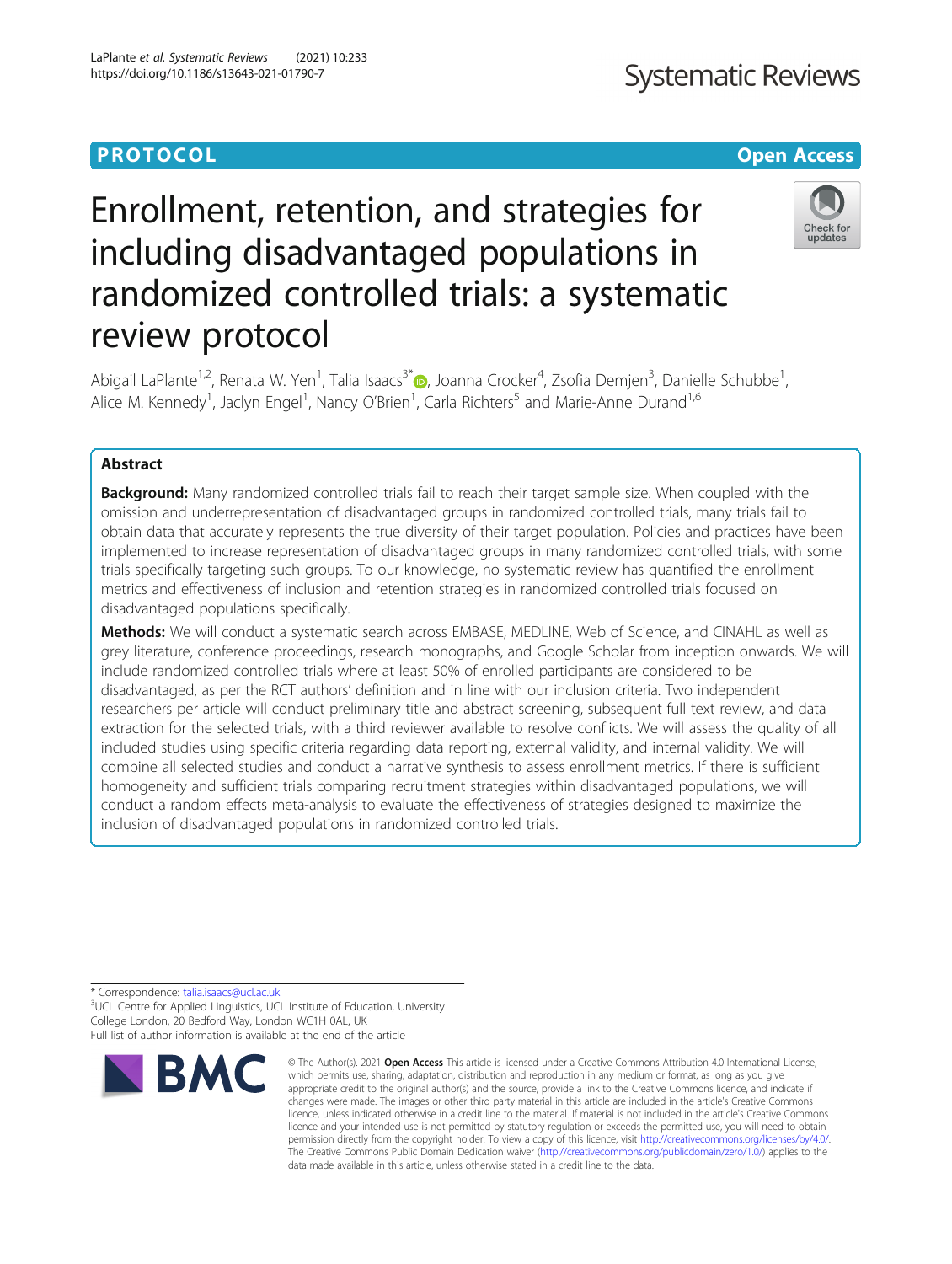Discussion: The findings of this systematic review will establish baseline recruitment and enrollment metrics of trials targeting disadvantaged populations to elucidate the scope of the challenge of recruiting such populations. We hope that our findings will promote future research on the distinct barriers that may prevent disadvantaged populations from participating in health intervention research, will encourage more trials exploring effective, tailored recruitment strategies, and will establish a foundation to track future progress in the recruitment of disadvantaged populations.

#### Trial registrations: PROSPERO ID: [CRD42020152814](https://www.crd.york.ac.uk/PROSPERO/display_record.php?RecordID=152814)

Keywords: Disadvantaged populations, Trial recruitment, Randomized controlled trials, Enrollment, Retention, Health interventions, Health, Disparities

#### Background

Members of disadvantaged populations, such as those disadvantaged by virtue of socioeconomic status, race/ ethnicity, gender, and/or education level, tend to be underrepresented in health and medical research [\[1](#page-5-0), [2](#page-5-0)]. Failing to recruit a sample of research participants who represent the diversity of the target population threatens the generalizability of the trial findings, as inferences made about the safety and efficacy/effectiveness of the interventions being tested for these groups may prove to be incorrect  $[3]$  $[3]$ . The generalizability of the findings is instead limited to those sufficiently similar to the study population, often excluding those with the greatest burden of health issues: disadvantaged populations [\[2](#page-5-0), [4,](#page-5-0) [5](#page-5-0)]. In order to address these inequities, some trials specifically target disadvantaged populations, aiming to recruit and enroll research participants from population subgroups [[3,](#page-5-0) [4,](#page-5-0) [6](#page-5-0)–[10](#page-5-0)].

Despite the targeted inclusion of disadvantaged groups in some randomized controlled trials (RCTs), there is a paucity of comprehensive data on participation. Previous reviews have focused on only one facet of the recruitment, enrollment, and retention triad, rather than exploring the nuances of each. While the terms recruitment and enrollment are often used interchangeably, they are distinct concepts; recruitment is defined as the proportion of people who enrolled, out of all people assessed for eligibility while enrollment is defined as the proportion of people who enrolled out of all people determined to be eligible [\[11](#page-5-0), [12\]](#page-5-0). Still other reviews tend to focus on certain conditions (i.e., cancer, obesity, heart disease) rather than disadvantaged populations in trials more generally, irrespective of health condition or setting [\[3,](#page-5-0) [4,](#page-5-0) [6,](#page-5-0) [7\]](#page-5-0).

Additionally, the existing literature is terminologically complex [[13\]](#page-5-0). RCTs and trials methodology literature have referred to the recruitment and enrollment of other or sidelined populations as "underrepresented," "hidden," "understudied," "hard-to-reach," "underserved," "vulnerable," and/or "disadvantaged," and this list is nonexhaustive [[2,](#page-5-0) [3,](#page-5-0) [12,](#page-5-0) [14](#page-5-0)–[19\]](#page-5-0). The first four labels arguably frame the inequity of research participation primarily in research-centric terms. Studies may elaborate by directly emphasizing that the inclusion of such target groups can be challenging to access from researchers' perspective and/or that their inclusion could enhance external validity. Other studies characterize research participation primarily from a person-centered, social justice, and health equity lens, as implied by the last three listed labels. Regardless of the term(s) that the authors choose, studies may, of course, emphasize both research and social facets of the inclusion of such groups.

In the context of this study, we operationalize one commonly used term, the construct of "disadvantage," in relation to RCTs. We define disadvantage as social, cultural, or financial disparities that imply environmental, historical-structural, or social restriction to opportunities for health [\[14,](#page-5-0) [15](#page-5-0), [19](#page-5-0)–[23](#page-5-0)]. We recognize that disadvantage may involve one or more specific attributes, contexts, or group types. We will utilize the PROGRESS-Plus framework to guide our review. PROGRESS-Plus is a health equity framework intended to ensure that social determinants of health are considered when conducting research; the acronym stands for place of residence, race/ethnicity/ culture/language, occupation, gender/sex, religion, education, socioeconomic status, and social capital [\[23\]](#page-5-0).

In the general population, it is estimated that 50–56% of RCTs fail to reach their target enrollment [[24](#page-5-0)–[26](#page-5-0)]. It remains unclear how the barriers specifically faced by disadvantaged populations influence enrollment rates. No review or meta-analysis currently exists that systematically evaluates participation rates and recruitment strategies in RCTs targeting disadvantaged populations. In order to address these gaps, the primary aim of our systematic review is to assess (1) recruitment rate (defined as the proportion of people who enrolled, out of all people assessed for eligibility); (2) enrollment rate (defined as the proportion of people who enrolled out of all people determined to be eligible); (3) enrollment yield (defined as the proportion of enrolled participants compared to initial target sample size); and (4) retention rate (defined as the proportion of people who enroll and who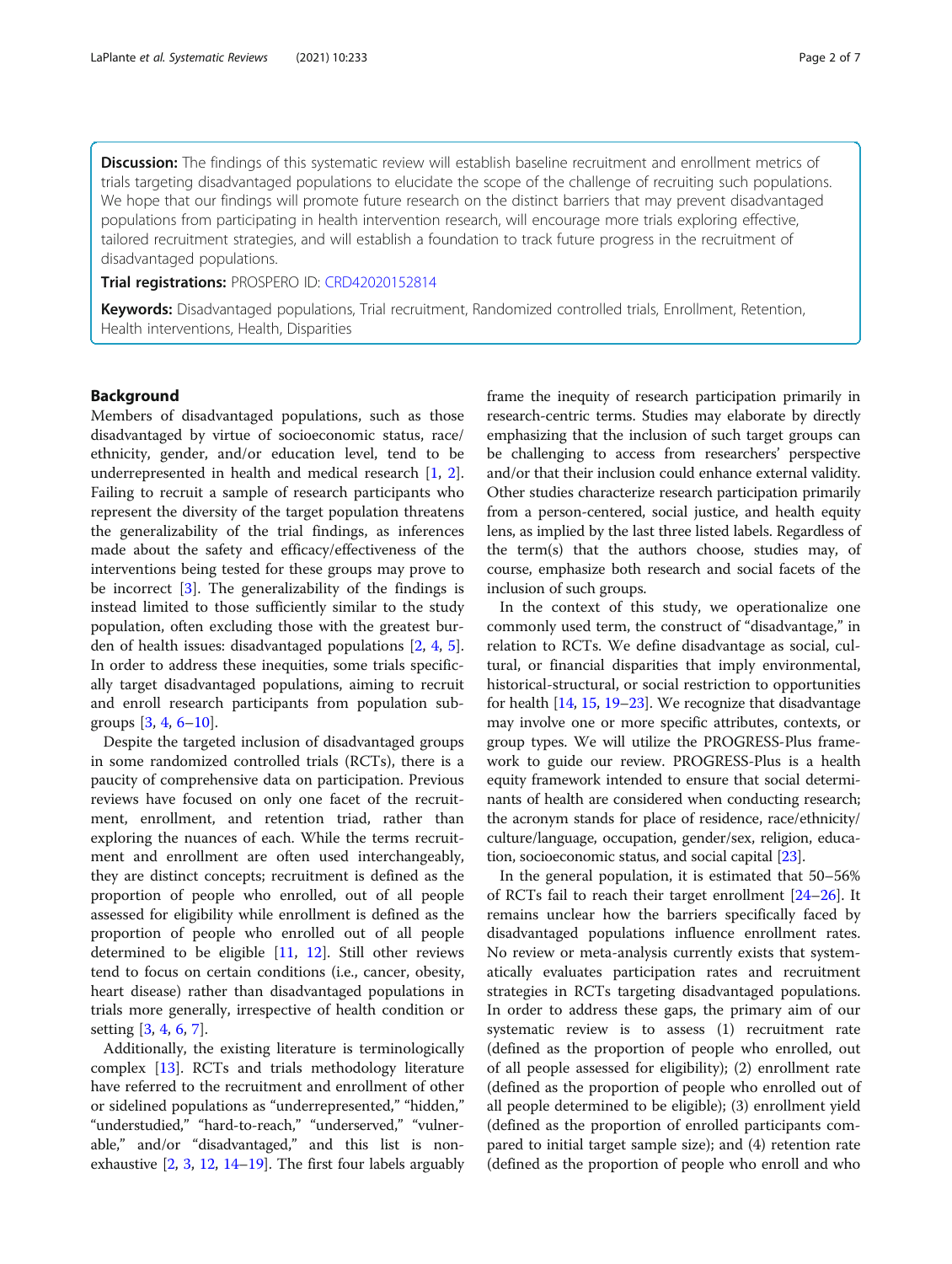complete the study) of disadvantaged populations included in RCTs targeting disadvantaged populations [[11\]](#page-5-0). Our secondary aim is to assess the effectiveness of strategies designed to maximize the enrollment and retention of disadvantaged populations in RCTs.

#### Methods

#### Information sources and search strategy

The present protocol has been registered with the PROS-PERO database (registration number CRD42020152814) and is being reported in accordance with the reporting guidance provided in the Preferred Reporting Items for Systematic Reviews and Meta-Analyses Protocols (PRISMA-P) statement [[27](#page-6-0)] (see checklist in Additional file [1\)](#page-4-0).

We developed the search strategy with research and education librarians at Dartmouth College Biomedical Libraries and at the University College London (UCL) Institute of Education, two major research-intensive universities in the USA and UK. We piloted the search strategy in Ovid MEDLINE. We will perform electronic searches in EMBASE, MEDLINE, Web of Science, and CINAHL from inception onwards (see draft search strategy in Additional file [2](#page-4-0)).

We will conduct the search using keywords written in English using English language databases. We will include peer-reviewed journal articles, grey literature, conference proceedings, and research monographs written in English, German, Hungarian, and French according to reviewer language skills. We will exclude book chapters, conference abstracts, and protocol papers.

Two independent reviewers will manually search the reference list of each included primary and relevant review article to identify studies that have not been picked up in the electronic search. We will also perform a citation search using the 'cited by' option in Google Scholar for each included primary article. We will use key themes to search Google Scholar for RCTs that meet our inclusion criteria that were not picked up in our main database searches. Two reviewers will manually search the first 100 hits in Google Scholar while documenting any discrepancies in the search results.

We will search grey literature (i.e., technical reports, works in progress). We will search ClinicalTrials.gov and the World Health Organization International Clinical Trials Registry Platform (WHO ICTRP) for RCTs that meet our inclusion criteria that were not picked up in our main database searches. We will similarly search ORRCA (Online Resource for Recruitment research in Clinical triAls) by adapting the search strategy to examine relevant categories under "trial conduct" and "recruitment information."

#### Screening and study selection

We conducted a preliminary search in Google Scholar and ORRCA to identify existing systematic reviews

examining disadvantaged populations and to assess the volume of potentially included articles [\[28\]](#page-6-0). We assessed literature reviews and the most cited RCTs from both searches.

We will review and consider all search results for inclusion using Rayyan, a freely available web application designed for screening systematic review records [\[29](#page-6-0)]. Two researchers per article will independently assess the title and abstract of each retrieved record and the fulltext articles meeting the inclusion criteria. We will resolve any disagreements on inclusion by arbitration with a third reviewer.

#### Eligibility criteria

#### Types of study designs

We will include all RCTs where the RCT authors explicitly state that they targeted the inclusion of disadvantaged populations. The RCT must be conducted in a healthcare setting. This can include lay care (a health worker who is trained to deliver healthcare but who has not received a formal professional certificate or degree), primary care, secondary care, community centers, tele-health, etc. [\[30\]](#page-6-0).

We define RCTs as any research study that prospectively and randomly assigns individuals or groups of humans to either a health-related intervention(s) or to a control group [\[31,](#page-6-0) [32\]](#page-6-0). This excludes randomized feasibility trials and randomized pilot trials. Interventions could include but are not restricted to drugs, cells, and other biological products, surgical procedures, radiological procedures, devices, behavioral treatments, process of care changes, preventive care, and educational interventions.

#### Types of participants

RCTs will be included in the initial title and abstract screening if the RCT authors identify their participants as a disadvantaged group concordant with one or more of the following PROGRESS-Plus criteria: place of residence, race/ethnicity/culture/language, occupation, gender/sex, religion, education, socioeconomic status, and social capital [[14](#page-5-0), [15,](#page-5-0) [19](#page-5-0)–[23](#page-5-0)]. Due to the terminologic complexity regarding disadvantaged status, author framing of disadvantage using terms such as "vulnerable," "hard-to-reach," or "underserved" will merit inclusion.

During the full-text review, RCTs will be assessed further to ensure that the author frames the population as disadvantaged by linking the population's PROGRESS-Plus characteristics with differential opportunities for health (see Table [1](#page-3-0)).

RCTs will be included if at least 50% of enrolled participants were from disadvantaged groups, according to the above operational definition [[36](#page-6-0)].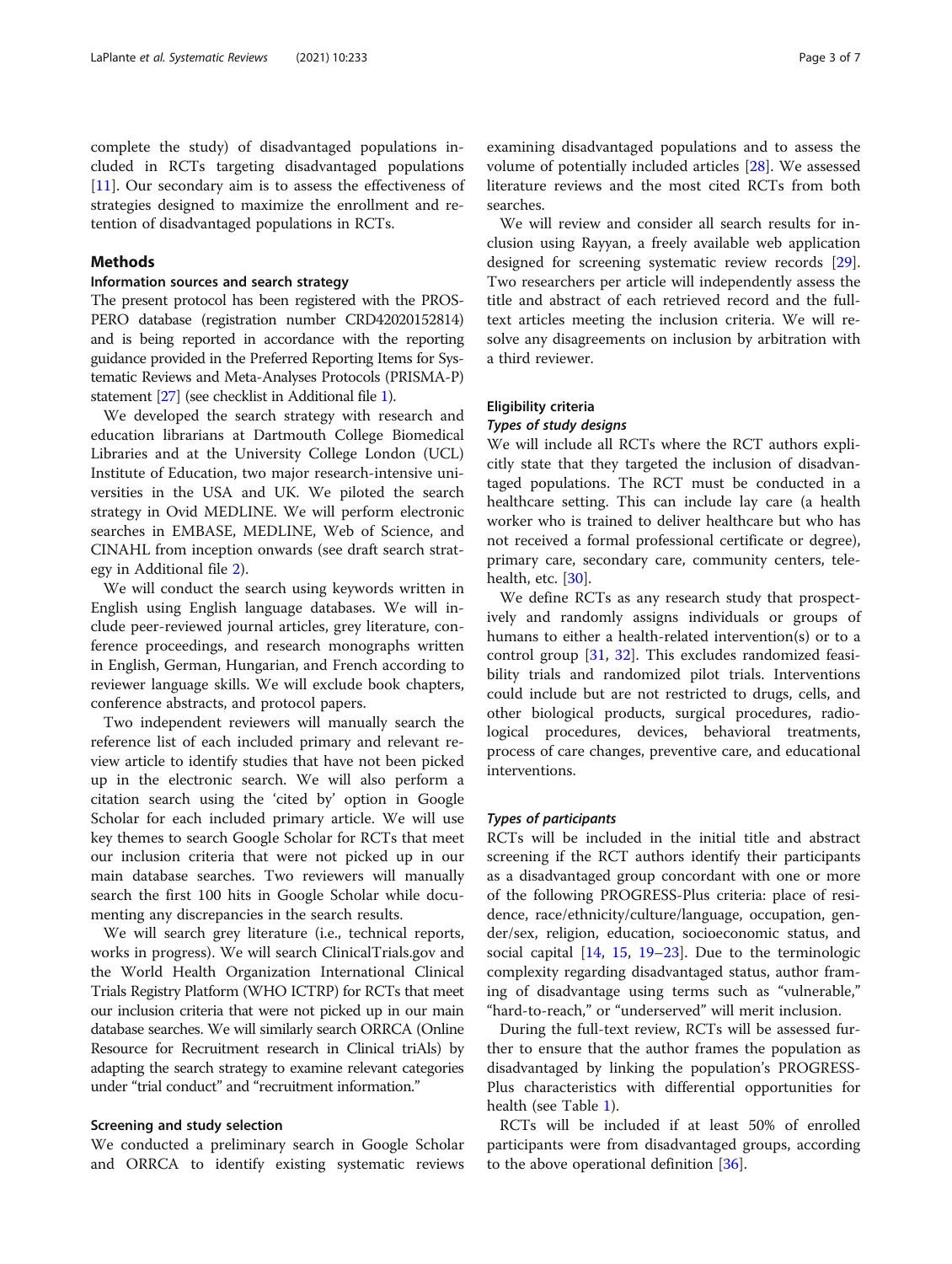<span id="page-3-0"></span>Table 1 Examples of Author framing of disadvantage from preliminary search

| Article               | <b>PROGRESS-Plus category</b>       | Author's framing of disadvantage                                                                                                                                                                                                                                                                                                                                                                                        |
|-----------------------|-------------------------------------|-------------------------------------------------------------------------------------------------------------------------------------------------------------------------------------------------------------------------------------------------------------------------------------------------------------------------------------------------------------------------------------------------------------------------|
| Apter et al. [33]     | Socioeconomic status                | "Asthma disproportionately affects low-income and minority adults, particularly African and<br>Puerto Rican Americans."                                                                                                                                                                                                                                                                                                 |
| Breitkopf et al. [34] | Race/ethnicity/culture/<br>language | "Approaches that target low-income and minority women are especially important, as<br>socioeconomically disadvantaged and minority women bear a disproportionate burden of<br>cervical cancer morbidity and mortality."                                                                                                                                                                                                 |
| Zoellner et al. [35]  | Place of residence                  | "The Talking Health trial was developed to address these gaps in the literature and to target<br>needs of the medically-underserved Appalachian region of rural southwest Virginia There<br>are also notable socioeconomic (median income, percent population below poverty,<br>educational achievement, etc.) and literacy proficiency disparities within this region, as<br>compared to state and national averages." |

We will include RCTs in which the participants receiving the intervention are patients, health professionals, or members of the general public from disadvantaged groups, as defined by the author. We will include trials that target adults (age 18 or older) with or without an illness

#### Types of outcome measures

In order to prevent duplication of included RCTs and included participants, we will only include articles that report on the primary outcome(s) of the included RCTs. We will include RCTs in which the primary outcome measures are health related, including affectivecognitive, behavioral, and/or physiological outcomes. We will not include RCTs where the primary outcome was recruitment rate, enrollment rate, or retention rate in order to isolate the analysis to medical outcomes.

#### Assessment of methodological quality

We will rate the methodological quality of included RCTs using selected and recruitment-focused criteria on data reporting, internal validity, external validity, specifically adapted from Black and Down's checklist for the assessment of the methodological quality (items 3, 9, 12, and 21—see Table 2) [\[37\]](#page-6-0).

Two independent assessors will use the checklist for all included studies. An answer of "yes" to any of the measures correlates with a score of 1, while an answer of "no" or "unable to determine" correlates with a score of 0. Thus, the total quality assessment score for each article can range from 0 to 4. Each assessor will be trained on using the checklist before initiating the quality

assessment. We will resolve any discrepancies by discussion and consensus.

#### Data extraction

We will perform independent double data extraction, using a pre-designed form, adapted from the Cochrane Effective Practice and Organization of Care (EPOC) collection checklist [\[38](#page-6-0)]. Two researchers will pilot the data extraction form independently using three studies purposively selected for this pilot exercise. We will resolve inconsistencies by discussion.

We will extract information about (1) the author(s); (2) publication year; (3) country(ies) in which data collection took place; (4) study design (RCT, cluster RCT, pilot RCT, etc.); (5) condition(s) targeted; (6) type(s) of intervention(s); (7) research aim(s) and questions; (8) participant characteristics as they do/do not relate to disadvantaged status and sample size; (9) author's framing of participants' disadvantaged status as it relates to differential opportunities for health (10) setting (lay care, primary care, secondary care, community centers, telehealth, etc.); (11) recruitment strategies and comparator (if applicable); (12) target enrollment rate; (13) recruitment rate (by strategy, if applicable); (14) enrollment rate (by strategy, if applicable); (15) retention rate (by strategy, if applicable); and (16) outcome measures (primary and secondary).

#### Data synthesis

We will synthesize primary studies and produce a narrative review to descriptively assess for heterogeneity. The data from each RCT, including study characteristics,

Table 2 Quality assessment measures

| Checklist<br>item | Assessment measure                                                                                                                                                          |
|-------------------|-----------------------------------------------------------------------------------------------------------------------------------------------------------------------------|
|                   | Are the characteristics of the patients included in the study clearly described?                                                                                            |
| 9                 | Have the characteristics of patients lost to follow-up been described?                                                                                                      |
| 12                | Were those subjects who were prepared to participate representative of the entire population from which they were recruited?                                                |
| 21                | Were the patients in different intervention groups (trials and cohort studies) or were the cases and controls (case-control studies)<br>recruited from the same population? |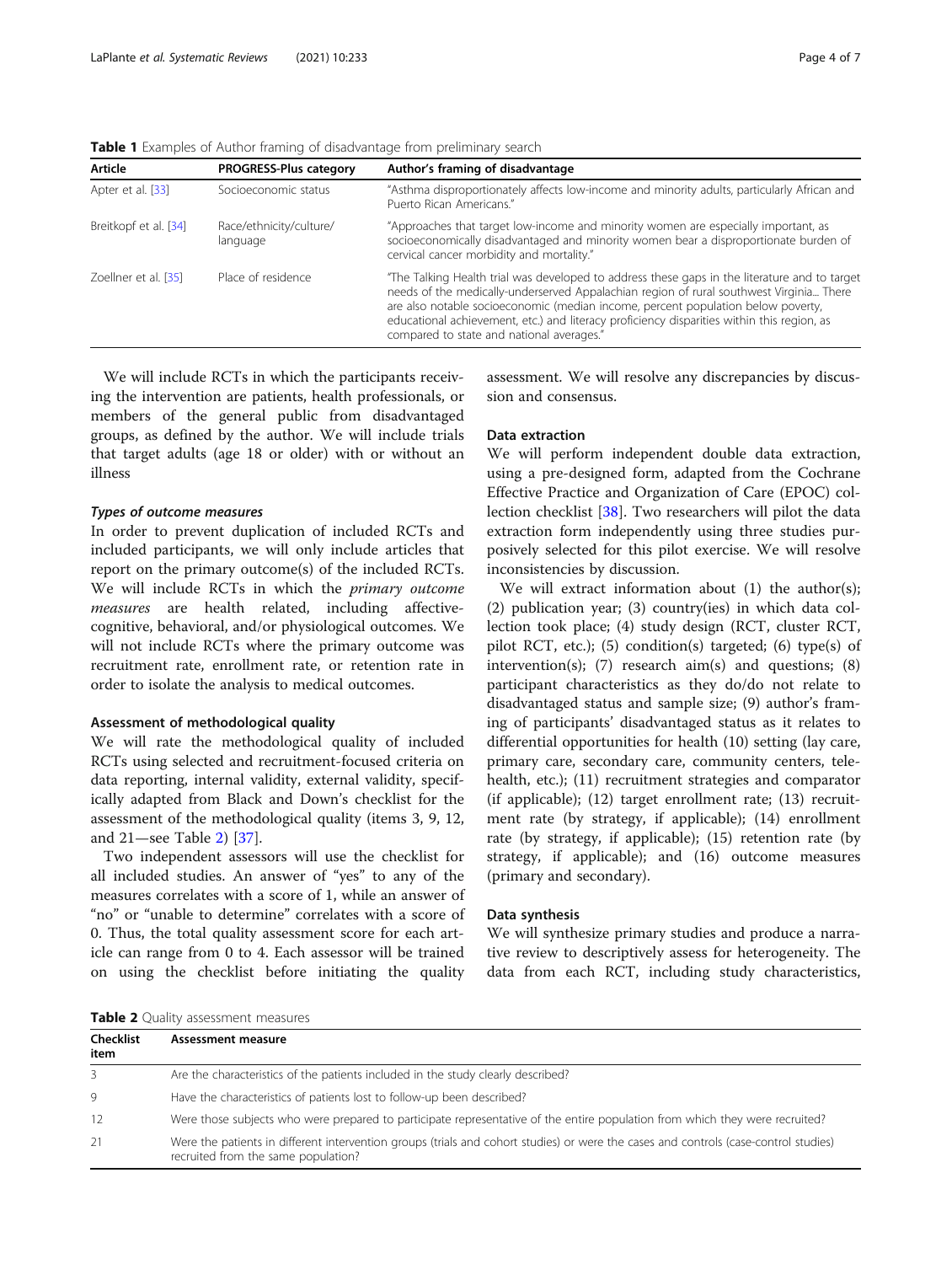<span id="page-4-0"></span>context, participant characteristics, exposures, and enrollment and recruitment metrics, will be used to build evidence tables according to the Synthesis without meta-analysis (SWiM) reporting guidelines [\[39](#page-6-0)]. Using the evidence tables, we will qualitatively summarize the effect of recruitment strategies across disadvantaged populations on recruitment metrics.

We will also assess heterogeneity using the chi-square test and  $I^2$  test [\[40](#page-6-0)]. If there is sufficient homogeneity ( $p > .10$  and  $I^2 < 50\%$ ) and sufficient trials reporting recruitment rate, enrollment rate, enrollment yield, and retention rate by disadvantaged status, we will pool studies into a meta-analysis to assess the effectiveness of strategies designed to maximize the inclusion of disadvantaged populations in RCTs. This is a dichotomous outcome that would be assessed via relative risk to assess for differences in outcome by disadvantaged status. We would calculate standardized mean differences if any important continuous outcomes arise. We will use a random effects model in our analysis to account for the variability in included disadvantaged populations and differences between subpopulations.

If the data are not appropriate for a meta-analysis, we will summarize these outcomes using SWiM reporting guidelines [[39\]](#page-6-0). We will generate summary measures of our outcomes of interest across the studies to understand the distribution of recruitment, enrollment, and attrition rates across the included studies, and we will compare these results with established published rates of recruitment, enrollment, and attrition in the general population. We will also conduct subgroup analyses to look at these rates by recruitment approach and retention strategies.

We will examine how missing data is biasing our results; we will use funnel plots and Egger's regression test to evaluate potential publication bias. We will look at the overall sample size of the study and see if we are missing any studies—e.g., studies with lower sample sizes and large attrition. Statistical significance will be assumed at  $p < .05$ .

#### Patient and public involvement

We will have ongoing participation of a patient partner throughout the duration of this project. The partner is a community member with lived experience with one or more of the social barriers described above. They showed an interest in contributing to research on the inclusion of disadvantaged participants in RCTs and have contributed to the development of the protocol. They will provide future guidance on the final systematic review as well as the communication and messaging of the review results.

#### **Discussion**

The findings of the systematic review will enhance the data on disadvantaged population participation in RCTs, by compiling recruitment data for this population as well as by identifying evidence-based strategies for increased enrollment and retention. The baseline recruitment and enrollment metrics established in this systematic review will elucidate the scope of the challenge of recruiting such populations, especially when contextualized in the existing literature on recruitment metrics in the general population. The COVID-19 pandemic has made clear that such information is critical; disadvantaged populations are disproportionately burdened by the disease yet difficult to recruit for ongoing vaccine trials [\[41](#page-6-0)].

We hope that our findings will promote future research on the distinct barriers that may prevent disadvantaged populations from participating in RCTs, will encourage more trials exploring effective, tailored recruitment strategies, and will establish a foundation to track future progress in recruiting disadvantaged populations.

#### Limitations

This systematic review may be limited in that not all studies will adhere to a standard reporting guideline, and thus will not report all aspects of the recruitment and enrollment triad. Further, we anticipate that authors will employ different criteria and language for disadvantage within the PROGRESS-Plus framework; however, we accept this knowing that disadvantage is indeed context dependent. We anticipate this to be a limitation in our systematic review, as it may result in substantial heterogeneity for most outcomes.

#### Dissemination and amendments

Results will be disseminated through conference presentations and publication in a peer-reviewed journal. Any amendments made to this protocol when conducting the review will be outlined in PROSPERO and reported in the final manuscript.

#### Abbreviations

RCTs: Randomized controlled trials

#### Supplementary Information

The online version contains supplementary material available at [https://doi.](https://doi.org/10.1186/s13643-021-01790-7) [org/10.1186/s13643-021-01790-7.](https://doi.org/10.1186/s13643-021-01790-7)

Additional file 1. PRISMA-P Checklist. Additional file 2. Search Strategy.

#### Acknowledgements

Thank you to Paige Scudder, Research and Education Librarian at Dartmouth College and Nazlin Bhimani, Research Support & Special Collections Librarian, UCL Institute of Education Library, for your assistance developing the search strategies. Thank you to the MRC-NIHR Trials Methodology Research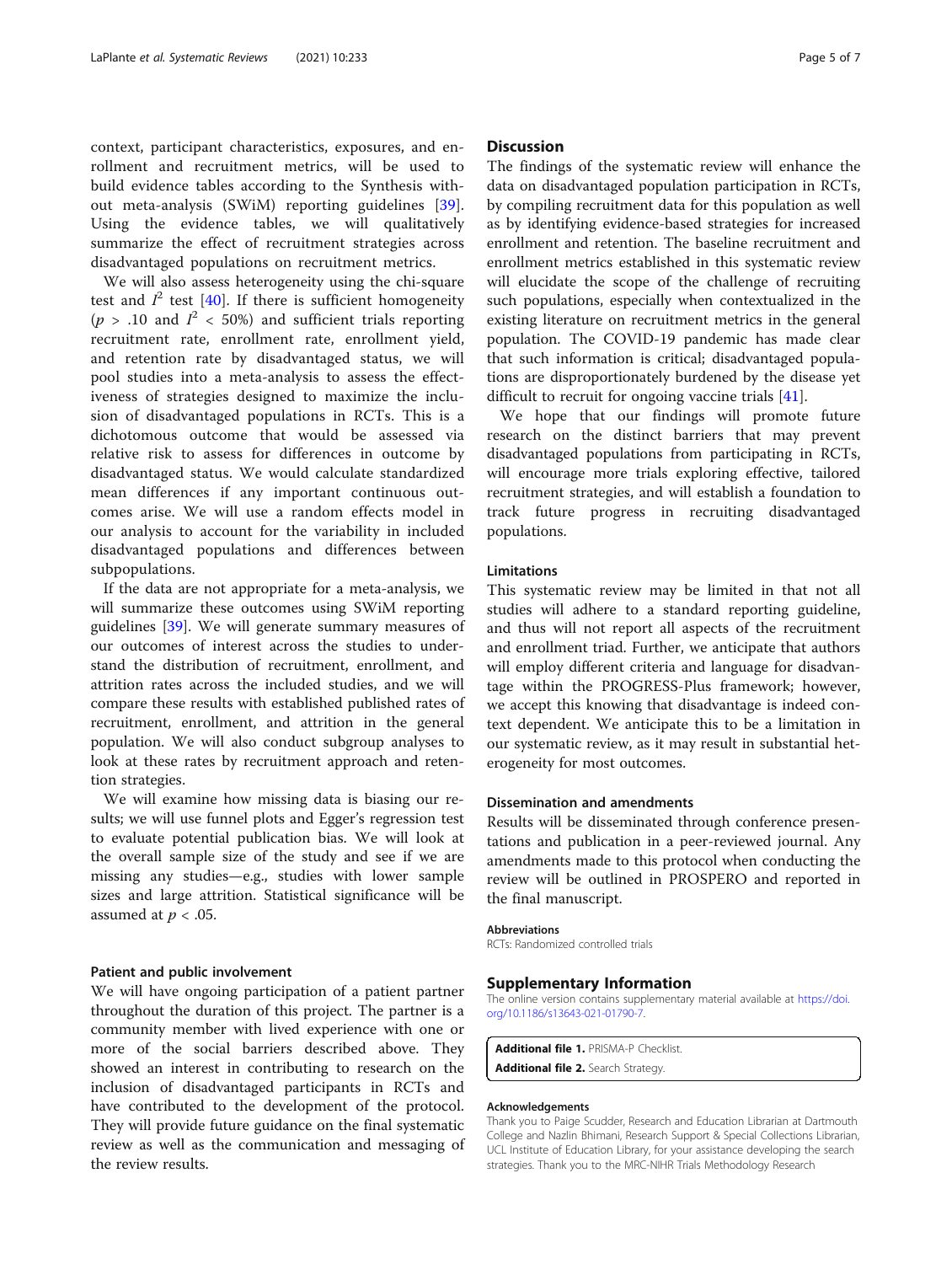<span id="page-5-0"></span>Partnership (TMRP) Trial Conduct Working Group (formally Recruitment Working Group) for bringing some of the co-authors together. JCC is grateful for support from the NIHR Oxford Biomedical Research Centre.

#### Authors' contributions

AW, RWY, and M-A D: study conception. RWY and TI: search strategy. AW: manuscript drafting. AW, RWY, TI, JCC, ZD, DS, AMK, JE, NO, CR, and M-A D: critical reviews and approval of manuscript. All authors read and approved the final manuscript.

#### Funding

The researchers of this systematic review received no funding. The systematic review is an academic endeavor of the researchers.

#### Availability of data and materials

Data sharing is not applicable to this article as no datasets were generated or analyzed during the current study. Search strategy for MEDLINE, CINAHL, Web of Science, and EMBASE is included in Additional file [1.](#page-4-0)

#### **Declarations**

#### Ethics approval and consent to participate

No ethics review was required for the systematic review and meta-analysis.

#### Consent for publication

Not applicable

#### Competing interests

The authors declare that they have no competing interests.

#### Author details

<sup>1</sup>The Dartmouth Institute for Health Policy & Clinical Practice, Dartmouth College, Williamson Translational Research Building, Level 5, 1 Medical Center Drive, Lebanon, NH 03756, USA. <sup>2</sup>Tufts University School of Medicine, 145 Harrison Ave, Boston, MA 02111, USA. <sup>3</sup>UCL Centre for Applied Linguistics, UCL Institute of Education, University College London, 20 Bedford Way, London WC1H 0AL, UK. <sup>4</sup>Nuffield Department of Primary Care Health Sciences, University of Oxford, Radcliffe Primary Care Building, Woodstock Rd, Oxford OX2 6GG, UK. <sup>5</sup>Patient and Family Advocate, Dartmouth Hitchcock Medical Center Office of Patient Experience, 1 Medical Center Drive, Lebanon, NH 03756, USA. <sup>6</sup>UMR 1027, équipe EQUITY, Faculté de Médecine, 37 Allées Jules Guesde, 31000 Toulouse, France.

#### Received: 28 October 2020 Accepted: 10 August 2021 Published online: 18 August 2021

#### References

- NIH Peer Review. Guidelines for the review of inclusion on the basis of sex/ gender, race, ethnicity, and age in clinical research. 2019 [cited 2020 Sep 14]. Available from: [https://grants.nih.gov/grants/peer/guidelines\\_general/](https://grants.nih.gov/grants/peer/guidelines_general/Review_Human_subjects_Inclusion.pdf) [Review\\_Human\\_subjects\\_Inclusion.pdf](https://grants.nih.gov/grants/peer/guidelines_general/Review_Human_subjects_Inclusion.pdf)
- 2. Rogers WA. Evidence based medicine and justice: a framework for looking at the impact of EBM upon vulnerable or disadvantaged groups. J Med Ethics. 2004;30(2):141–5. <https://doi.org/10.1136/jme.2003.007062>.
- 3. Kagawa-Singer M. Improving the validity and generalizability of studies with underserved U.S. populations expanding the research paradigm. Ann Epidemiol. 2000;10(8 Suppl):S92–103. [https://doi.org/10.1016/S1047-2](https://doi.org/10.1016/S1047-2797(00)00192-7) [797\(00\)00192-7](https://doi.org/10.1016/S1047-2797(00)00192-7).
- 4. Albain KS, Unger JM, Crowley JJ, Coltman CA Jr, Hershman DL. Racial disparities in cancer survival among randomized clinical trials patients of the Southwest Oncology Group. J Natl Cancer Inst. 2009;101(14):984–92. [https://](https://doi.org/10.1093/jnci/djp175) [doi.org/10.1093/jnci/djp175](https://doi.org/10.1093/jnci/djp175).
- 5. Britton A, McKee M, Black N, McPherson K, Sanderson C, Bain C. Threats to applicability of randomised trials: exclusions and selective participation. J Health Serv Res Policy. 1999;4(2):112–21. [https://doi.org/10.1177/135581](https://doi.org/10.1177/135581969900400210) [969900400210.](https://doi.org/10.1177/135581969900400210)
- Heiat A, Gross CP, Krumholz HM. Representation of the elderly, women, and minorities in heart failure clinical trials. Arch Intern Med. 2002;162(15):1682– 8. [https://doi.org/10.1001/archinte.162.15.1682.](https://doi.org/10.1001/archinte.162.15.1682)
- 7. Durant RW, Davis RB, St George DMM, Williams IC, Blumenthal C, Corbie-Smith GM. Participation in research studies: factors associated with failing to

meet minority recruitment goals. Ann Epidemiol. 2007;17(8):634–42. [https://](https://doi.org/10.1016/j.annepidem.2007.02.003) [doi.org/10.1016/j.annepidem.2007.02.003.](https://doi.org/10.1016/j.annepidem.2007.02.003)

- 8. George S, Duran N, Norris K. A systematic review of barriers and facilitators to minority research participation among African Americans, Latinos, Asian Americans, and Pacific Islanders. Am J Public Health. 2014;104(2):e16–31. <https://doi.org/10.2105/AJPH.2013.301706>.
- Wendler D, Kington R, Madans J, Van Wye G, Christ-Schmidt H, Pratt LA, et al. Are racial and ethnic minorities less willing to participate in health research? PLoS Med. 2006;3(2):e19. <https://doi.org/10.1371/journal.pmed.0030019>.
- 10. Yancey AK, Ortega AN, Kumanyika SK. Effective recruitment and retention of minority research participants. Annu Rev Public Health. 2006;27(1):1–28. <https://doi.org/10.1146/annurev.publhealth.27.021405.102113>.
- 11. Gross CP, Mallory R, Heiat A, Krumholz HM. Reporting the recruitment process in clinical trials: who are these patients and how did they get there? Ann Intern Med. 2002;137(1):10–6. [https://doi.org/10.7326/0003-481](https://doi.org/10.7326/0003-4819-137-1-200207020-00007) [9-137-1-200207020-00007.](https://doi.org/10.7326/0003-4819-137-1-200207020-00007)
- 12. UyBico SJ, Pavel S, Gross CP. Recruiting vulnerable populations into research: a systematic review of recruitment interventions. J Gen Intern Med. 2007;22(6):852–63. <https://doi.org/10.1007/s11606-007-0126-3>.
- 13. Witham MD, Anderson E, Carroll C, Dark PM, Down K, Hall AS, et al. Developing a roadmap to improve trial delivery for under-served groups: results from a UK multi-stakeholder process. Trials. 2020;21(1):694. [https://](https://doi.org/10.1186/s13063-020-04613-7) [doi.org/10.1186/s13063-020-04613-7.](https://doi.org/10.1186/s13063-020-04613-7)
- 14. Bonevski B, Randell M, Paul C, Chapman K, Twyman L, Bryant J, et al. Reaching the hard-to-reach: a systematic review of strategies for improving health and medical research with socially disadvantaged groups. BMC Med Res Methodol. 2014;14(1):42. <https://doi.org/10.1186/1471-2288-14-42>.
- 15. Lambert EY, editor. The collection and interpretation of data from hidden populations: US Department of Health and Human Services, Public Health Service, Alcohol, Drug Abuse, and Mental Health Administration, National Institute on Drug Abuse; 1990. Available from: [https://archives.drugabuse.](https://archives.drugabuse.gov/sites/default/files/monograph98.pdf) [gov/sites/default/files/monograph98.pdf](https://archives.drugabuse.gov/sites/default/files/monograph98.pdf)
- 16. Heller C, Balls-Berry JE, Nery JD, Erwin PJ, Littleton D, Kim M, et al. Strategies addressing barriers to clinical trial enrollment of underrepresented populations: a systematic review. Contemp Clin Trials. 2014;39(2):169–82. <https://doi.org/10.1016/j.cct.2014.08.004>.
- 17. Ford JG, Howerton MW, Lai GY, Gary TL, Bolen S, Gibbons MC, et al. Barriers to recruiting underrepresented populations to cancer clinical trials: a systematic review. Cancer. 2008;112(2):228–42. [https://doi.org/10.1002/](https://doi.org/10.1002/cncr.23157) [cncr.23157](https://doi.org/10.1002/cncr.23157).
- 18. Kosma M, Cardinal BJ, McCubbin JA. Recruitment techniques among understudied populations and their implications for physical activity promotion. 2004;56(4):413–20.
- 19. Sydor A. Conducting research into hidden or hard-to-reach populations. Nurs Res. 2013;20(3):33–7. <https://doi.org/10.7748/nr2013.01.20.3.33.c9495>.
- 20. Marmot M, Friel S, Bell R, Houweling TAJ, Taylor S. Commission on social determinants of health. Closing the gap in a generation: health equity through action on the social determinants of health. Lancet. 2008;372(9650): 1661–9. [https://doi.org/10.1016/S0140-6736\(08\)61690-6.](https://doi.org/10.1016/S0140-6736(08)61690-6)
- 21. Kilbourne AM, Switzer G, Hyman K, Crowley-Matoka M, Fine MJ. Advancing health disparities research within the health care system: a conceptual framework. Am J Public Health. 2006;96(12):2113–21. [https://doi.org/10.21](https://doi.org/10.2105/AJPH.2005.077628) [05/AJPH.2005.077628](https://doi.org/10.2105/AJPH.2005.077628).
- 22. Jull J, Whitehead M, Petticrew M, Kristjansson E, Gough D, Petkovic J, et al. When is a randomised controlled trial health equity relevant? Development and validation of a conceptual framework. BMJ Open. 2017;7(9):e015815.
- 23. Petkovic J, Jull J, Yoganathan M, Dewidar O, Baird S, Grimshaw JM, et al. Reporting of health equity considerations in cluster and individually randomized trials. Trials. 2020;21(1):1–12. [https://doi.org/10.1186/s13063-02](https://doi.org/10.1186/s13063-020-4223-5) [0-4223-5](https://doi.org/10.1186/s13063-020-4223-5).
- 24. Walters SJ, Bonacho Dos Anjos Henriques-Cadby I, Bortolami O, Flight L, Hind D, Jacques RM, et al. Recruitment and retention of participants in randomised controlled trials: a review of trials funded and published by the United Kingdom Health Technology Assessment Programme. BMJ Open. 2017;7(3):e015276.
- 25. Sully BGO, Julious SA, Nicholl J. A reinvestigation of recruitment to randomised, controlled, multicenter trials: a review of trials funded by two UK funding agencies. Trials. 2013;14(1):166. [https://doi.org/10.1186/1745-6215-14-166.](https://doi.org/10.1186/1745-6215-14-166)
- 26. Treweek S, Pitkethly M, Cook J, Fraser C, Mitchell E, Sullivan F, et al. Strategies to improve recruitment to randomised trials. Cochrane Database Syst Rev. 2018;2:MR000013.